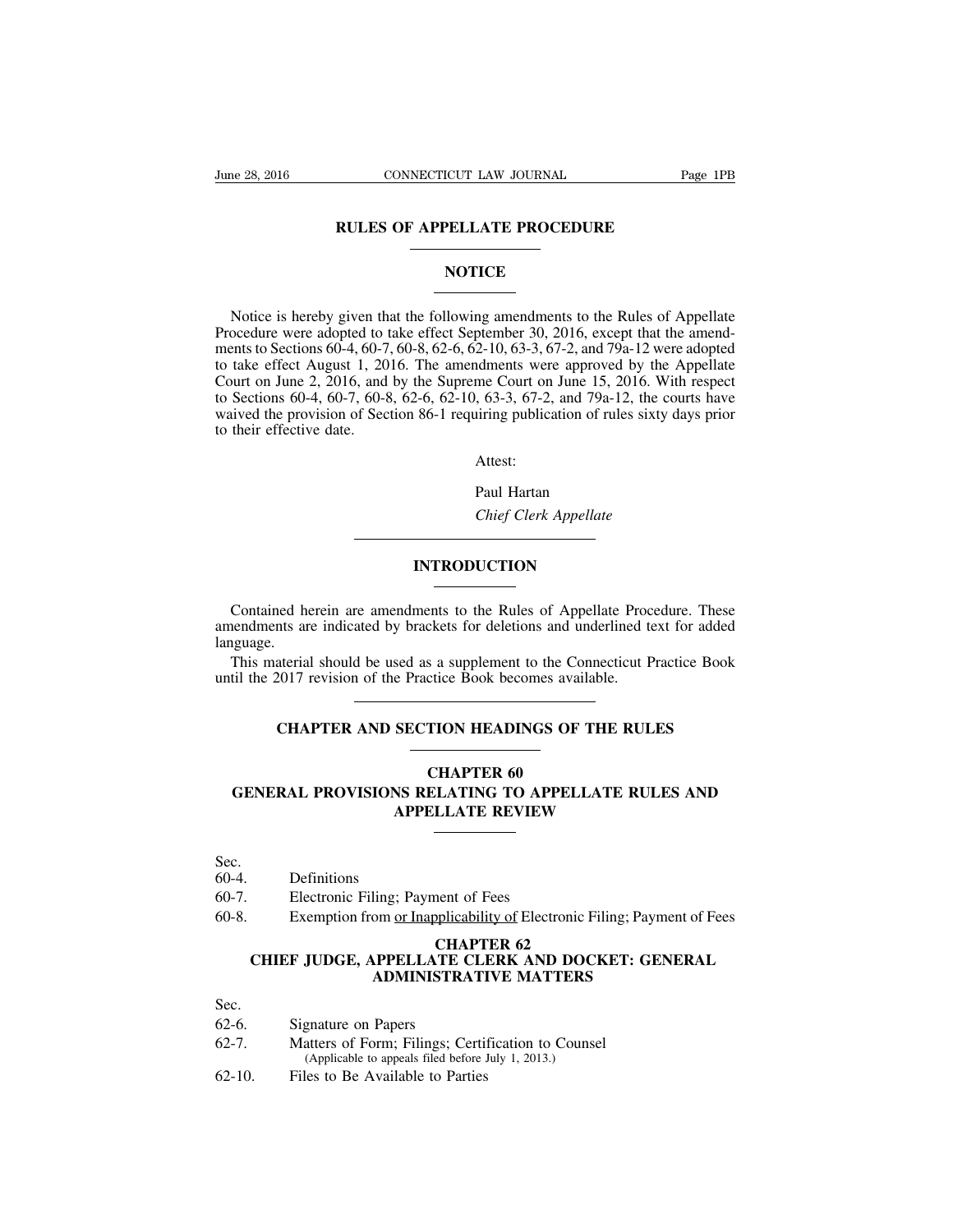# **CHAPTER 63 FILING THE APPEAL; WITHDRAWALS**

### Sec.

- 63-3. Filing of Appeal
- 63-9. Filing Withdrawals of Appeals or Writs of Error

# **CHAPTER 66 MOTIONS AND OTHER PROCEDURES**

- Sec.
- 66-3. Motion Procedures and Filing
- 66-4. Hearings on Motions

### **CHAPTER 67 BRIEFS**

Sec.

67-2. Format of Briefs and Appendices; Copies; Electronic Briefing Requirement

## **CHAPTER 69 ASSIGNMENT OF CASES FOR ARGUMENT**

## Sec.

- 69-1. Docket
- 69-2. Cases Ready for Assignment (Applicable to appeals filed on or after July 1, 2013.)
- 69-3. Time for Assignments; Order of Assignment

## **CHAPTER 70 ARGUMENTS AND MEDIA COVERAGE OF COURT PROCEEDINGS**

Sec.

70-1. Oral Argument; Videoconferencing of Oral Argument in Certain Cases (Applicable to appeals filed on or after July 1, 2013.)

## **CHAPTER 72 WRITS OF ERROR**

Sec.

72-3. Applicable Procedure (Applicable to appeals filed on or after July 1, 2013.)

# **CHAPTER 79a APPEALS IN CHILD PROTECTION MATTERS**

## Sec.

- 79a-9. Oral Argument (Applicable to appeals filed on or after July 1, 2013.)
- 79a-12. Inspection of Records

#### **CHAPTER 81**

# **APPEALS TO APPELLATE COURT BY CERTIFICATION FOR REVIEW IN ACCORDANCE WITH GENERAL STATUTES CHAPTERS 124 AND 440**

Sec.

81-1. Petition; Where to File; Time to File; Service; Fee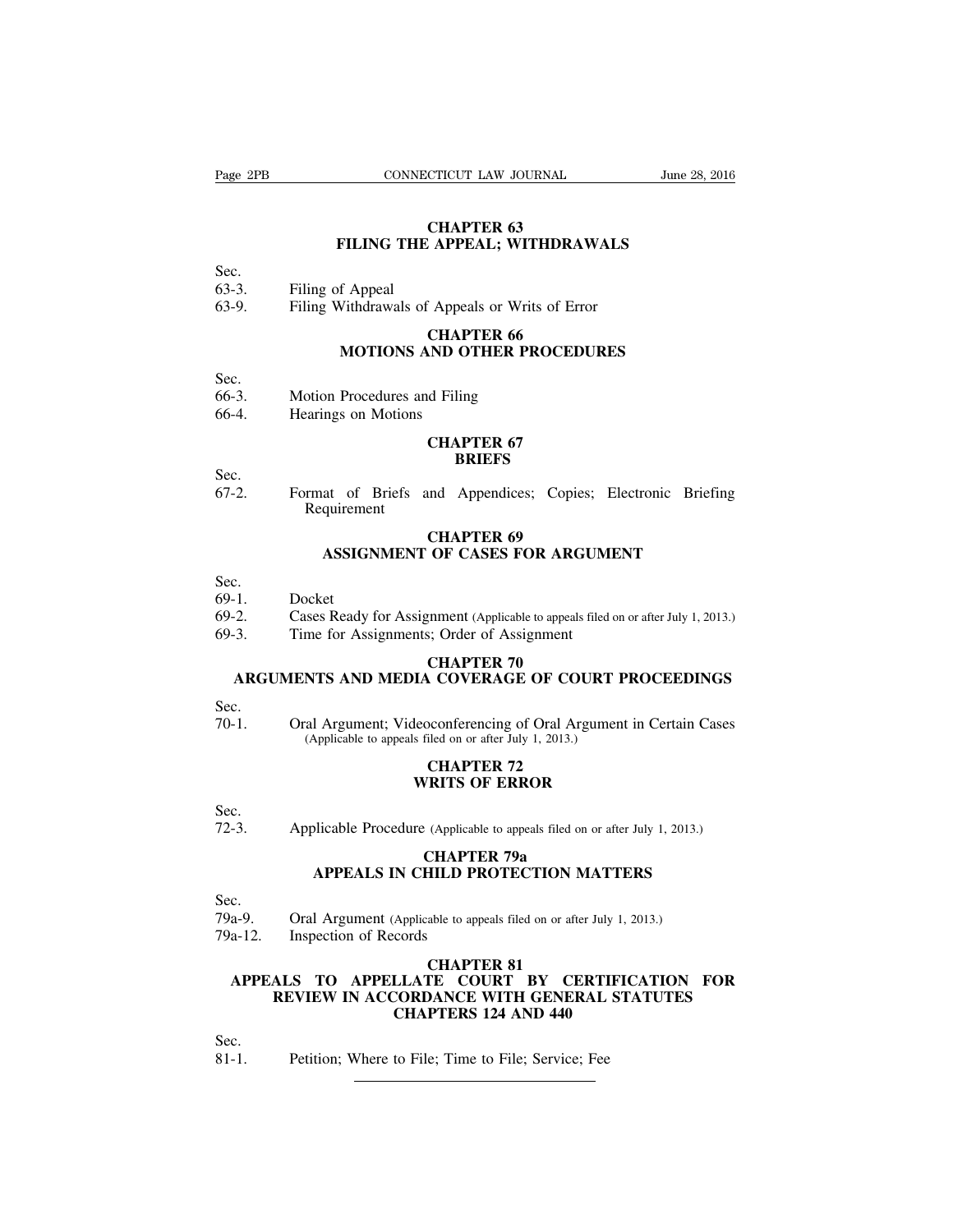### **RULES OF APPELLATE PROCEDURE**

## **AMENDMENTS TO THE RULES OF APPELLATE PROCEDURE**

#### **CHAPTER 60**

# **GENERAL PROVISIONS RELATING TO APPELLATE RULES AND APPELLATE REVIEW**

#### **Sec. 60-4. Definitions**

''Appellant'' shall mean the party, or parties if an appeal is jointly filed, taking the appeal. ''Appellee'' shall mean all other parties in the trial court at the time of judgment, unless after judgment the matter was withdrawn as to them or unless a motion for permission not to participate in the appeal has been granted by the court.

''Counsel of record'' shall also include all self-represented parties.

''Court reporter'' shall refer to all court reporters and court reporting monitors. ''Administrative appeal'' shall mean an appeal from a judgment of the superior court concerning the appeal to that court from a decision of any officer, board, commission or agency of the state or of any political subdivision of the state.

''Filed'' shall mean the receipt by the appellate clerk of a paper or document by electronic submission pursuant to Section 60-7. If an exemption to electronic filing has been granted or if the electronic filing requirements do not apply, filed shall mean receipt of the paper or document by hand delivery, by first class mail or by express mail delivered by the United States Postal Service or an equivalent commercial service. If a document must be filed by a certain date under these rules or under any statutory provision, the document must be received by the appellate clerk by the close of business on that date; it is not sufficient that a document be mailed by that date to the appellate clerk unless a rule or statutory provision expressly so computes the time.

''Motion'' shall include applications and petitions, other than petitions for certification. A preappeal motion is one that is filed prior to or independent of an appeal.

''Issues'' shall include claims of error, certified questions and questions reserved.

''Paper'' and ''Document'' shall include an electronic submission that complies with the procedures and standards established by the chief clerk of the appellate system under the direction of the administrative judge of the appellate system and a paper or document created in or converted to a digital format by the judicial branch.

''Petition'' does not include petitions for certification unless the context clearly requires.

''Record'' shall include the case file, any decisions, documents, transcripts, recordings and exhibits from the proceedings below, and, in appeals from administrative agencies, the record returned to the trial court by the administrative agency.

''Requests'' shall include correspondence and notices as permitted by these rules.

''Signature'' shall be made upon entry of an attorney's individual juris number or a self-represented party's user identification number during the filing transaction, unless an exemption from the requirements of Section 60-7 (c) has been granted or applies.

''Submission'' shall mean a ''paper'' or a ''document'' and shall include an electronic submission that complies with the procedures and standards established by the chief clerk of the appellate system under the direction of the administrative judge of the appellate system.

COMMENTARY—August, 2016: Each self-represented party receives a user identification number when that party enrolls in E-Services. Entry of this number during the electronic filing transaction constitutes the self-represented party's signature.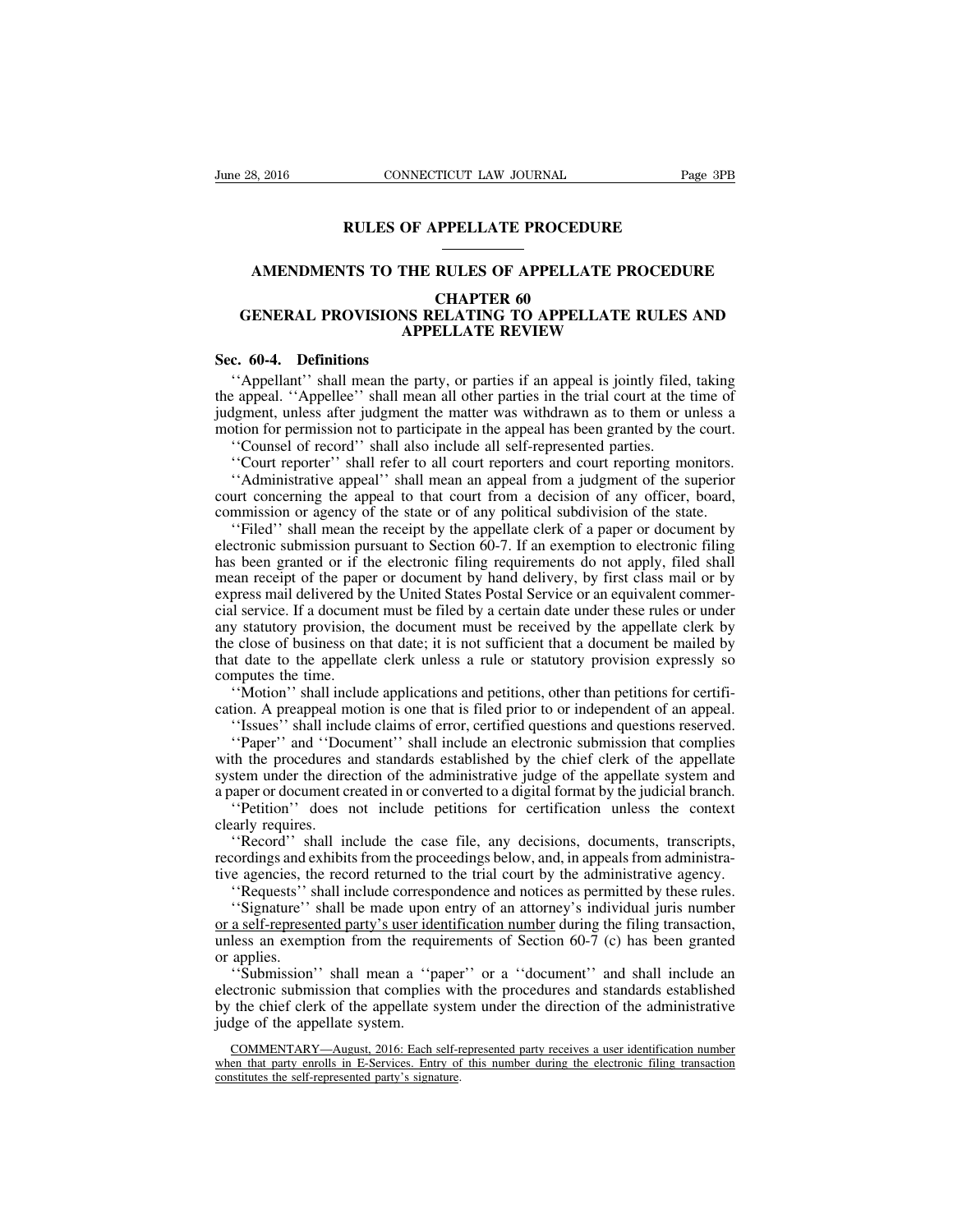### **Sec. 60-7. Electronic Filing; Payment of Fees**

(a) **[**Attorneys**]** Counsel of record must file all appellate papers electronically unless the court grants a request for exemption. Papers may be filed, signed or verified by electronic means that comply with procedures and standards established by the chief clerk of the appellate system under the direction of the administrative judge of the appellate system. A paper filed by electronic means in compliance with such procedures and standards constitutes a written paper for the purpose of applying these rules.

(b) At the time of filing, the appellant must (1) pay all required fees; or (2) upload a signed application for waiver of fees and the order of the trial court granting the fee waiver; or (3) certify that no fees are required. Any document that requires payment of a fee as a condition of filing may be returned by the appellate clerk or rejected by the court upon review for compliance with the rules of appellate procedure.

(c) The requirements of thissection do not apply to documentsfiled by incarcerated self-represented parties, the clerk of the trial court, the official court reporter, or the clerk of the court for any other state, federal or tribal court. This section also does not apply to any state board or commission filing documents with the appellate clerk pursuant to Sections 68-1, 74-2A, 74-3A, 75-4, 76-3, or 76-5.

COMMENTARY—August, 2016: The electronic filing requirements do not apply to incarcerated self-represented parties at this time. All other self-represented parties and attorneys are required to file all papers electronically unless an exemption or exclusion from electronic filing requirements has been granted.

### **Sec. 60-8. Exemption from or Inapplicability of Electronic Filing; Payment of Fees**

Parties seeking an exemption from the electronic filing requirements shall **[**file a request for an exemption on a form prescribed**]** follow the procedures established by the office of the chief clerk of the appellate system and set forth in the Appellate E-filing Procedures and Technical Standards. When an exemption from electronic filing has been granted or if electronic filing requirements do not apply pursuant to Section 60-7 (c), papers shall be filed with the appellate clerk and must be accompanied by (1) a receipt showing that all required fees have been paid; or (2) a signed application for waiver of fees and the order of the trial court granting the fee waiver; or (3) certification that no fee is required.

With the exception of any fees related to appeals in child protection matters and appeals from interlocutory orders as permitted by law, all appellate filing fees under this section may be paid to the clerk of any trial court in the state. In child protection matters and appeals from interlocutory orders as permitted by law, all fees under this section must be paid to the clerk of the original trial court or the clerk of the court to which the case was transferred.

COMMENTARY—2016: Appellate filing fees must be paid to the trial court clerk if electronic filing requirements do not apply or if an e-filing exemption has been granted. **[**For example, because the electronic filing requirements do not apply to self-represented parties at this time, self-represented parties cannot pay appellate filing fees electronically at this time and fees must be paid to any trial court clerk's office in the state.**]**

When fees are paid to the trial court clerk, the filer will receive a receipt from the clerk indicating the name of the document, the trial court docket number and the amount paid. It is not necessary for the filer to present an appeal form to the trial court clerk for signature. The filer must then file the paper appeal form or appellate document and the receipt of payment, if required, with the appellate clerk. An appeal is not filed upon payment of the filing fee; instead, an appeal is filed when the appeal form has been timely filed with the office of the appellate clerk accompanied by receipt of payment or proof of waiver of fees.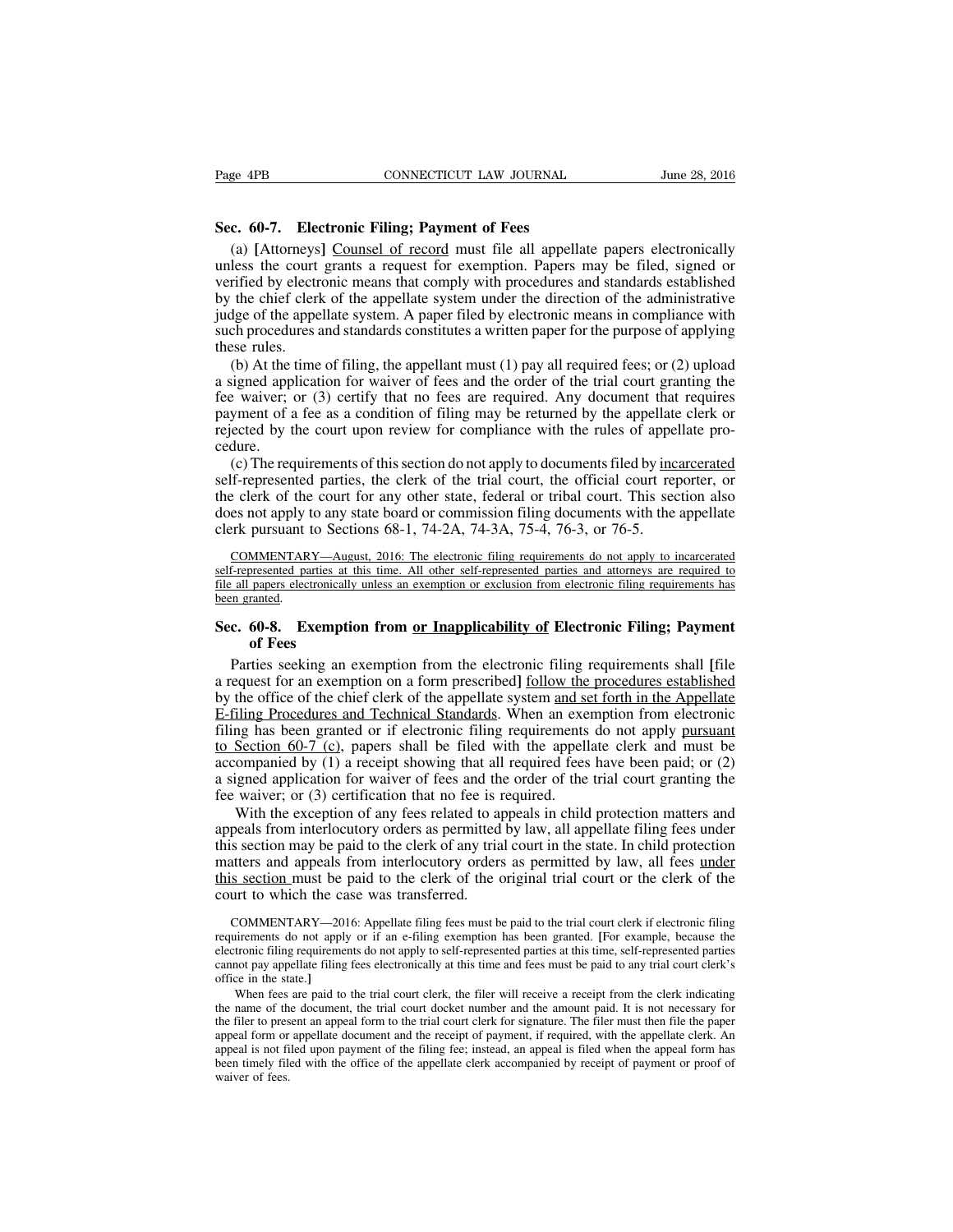It is not necessary to provide a certification that no filing fee is required unless the filing requires payment of a fee. For example, a party does not have to certify that no fee is required when filing a motion for extension of time or a motion to dismiss since there is no requirement to pay a fee for those filings. A party who files a petition for certification to the Supreme Court in a worker's compensation matter, however, would be required to certify that no fee is required since a petition for certification requires a filing fee.

### **CHAPTER 62 CHIEF JUDGE, APPELLATE CLERK AND DOCKET: GENERAL ADMINISTRATIVE MATTERS**

#### **Sec. 62-6. Signature on Papers**

All papers including original copies of briefs shall be signed by counsel of record. Each pleading or other document filed shall set forth the signer's telephone and facsimile numbers, mailing address, and, if applicable, the signer's juris number or self-represented party user identification number. Attorneys shall sign electronically filed documents by entering their individual juris number during the filing transaction. Self-represented parties shall sign electronically filed documents by entering their self-represented party user identification number during the filing transaction. See Section 60-4.

#### **Sec. 62-7. Matters of Form; Filings; Certification to Counsel**

(Applicable to appeals filed **before** July 1, 2013.)

It is the responsibility of counsel of record to submit papers for filing in a timely manner and in the proper form.

The appellate clerk may refuse to accept for filing any papers presented in a form not in compliance with these rules; in refusing, the appellate clerk shall indicate how the papers have failed to comply. The clerk shall stamp any papers refused with the date on which they were received before returning them, and shall retain a copy thereof. Any papers correcting a noncomplying filing shall be deemed to be timely filed if resubmitted to the appellate clerk within fifteen days. The time for responding to any such paper shall not start to run until the correcting paper is filed.

Except for the transcript of evidence or where otherwise indicated, an original **[**and fifteen copies**]** of all papers shall be filed with the appellate clerk. For copies of the initial appeal papers, see Sections  $63-3$  and  $63-4$ ; for copies of papers withdrawing an appeal or writ of error, see Section 63-9; for copies of motions and opposition papers, see Section 66-3 (motions in general), Section 66-1 (extension of time), Section 61-11 (termination of stay of execution), and Section 66-5 (rectification); for copies of briefs, see Section 67-2; for copies of the record, see Section 68-7; for copies of petitions for certification and opposition papers, see Sections 84-4 and 84-6; for copies of certified questions from courts of other jurisdictions, see Section 82-4.

All papers except the transcript and regulations filed pursuant to Section 81-6 shall contain a certification that a copy has been served on each other counsel of record, including the names, addresses and telephone and facsimile numbers of all counsel served. The certification concerning briefs may be signed by counsel of record or the printer on the last page of one of the briefs or on a separate typewritten document filed with the briefs. All service and filing by mail shall be by first class or express United States mail, postage prepaid, or by hand delivery.

If a document must be filed by a certain date under these rules or under any statutory provision, the document must be received by the appellate clerk by the close of business on that date; it is not sufficient that a document be mailed by that date to the appellate clerk unless a rule or statutory provision expressly so computes the time. The signed original of documents filed pursuant to Sections 66-3, 67-2, 81-2, 81-3, 84-5 and 84-6 shall bear an attached certificate indicating that the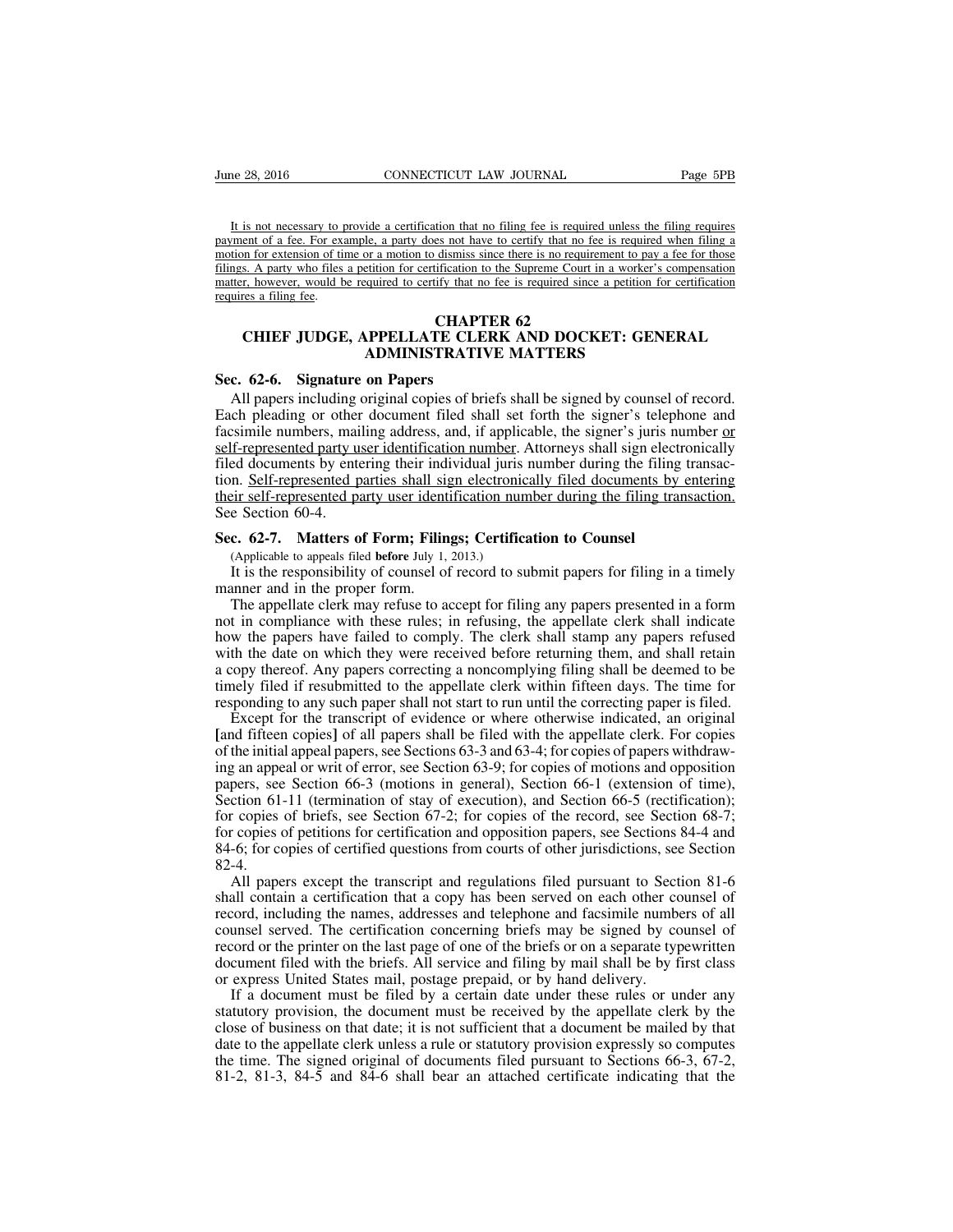document is in compliance with all of the requirements of the rule under which it is being filed.

### **Sec. 62-10. Files to Be Available to Parties**

Subject to the provisions of Section 62-11, the clerk of the trial court and the appellate clerk or the appellate messenger having custody of the files, evidence and exhibits in any case shall make them available for the use of any party or counsel to that party, whether or not the file is sealed. This provision applies to counsel who have appeared in either the trial court or the appellate court. This rule shall not be deemed to permit appellate counsel to review records that were sealed as to trial counsel but retained in the trial court file for appellate review.

COMMENTARY—August, 2016: In civil and criminal cases that were filed on or after January 1, 2016, and that do not contain protected information, a case summary page and electronically filed documents in that case are available to the public on the Judicial Branch website. In family and child protection matters and in cases that contain protected information, attorneys and self-represented parties who have valid appearances in the case may view the case summary page and electronically filed documents in that case through E-Services. The applicable procedures for obtaining on-line access to these documents, set forth in the Appellate E-filing Procedures and Technical Standards, require a selfrepresented party to submit an ''Appellate Electronic Access Form'' and to provide the appellate clerk's office with a valid photo identification.

## **CHAPTER 63 FILING THE APPEAL; WITHDRAWALS**

#### **Sec. 63-3. Filing of Appeal**

All appeals shall be filed and all fees paid in accordance with the provisions of Sections 60-7 or 60-8. The appeal will be docketed upon filing but may be returned by the appellate clerk or rejected by the court upon review for compliance with the rules of appellate procedure.

The appellant must certify that a copy of the appeal form generated at the time of electronic filing and bearing the assigned docket number and electronic signature of the filer will immediately be delivered pursuant to Section 62-7 (c) to all counsel of record and, in criminal and habeas corpus matters, to the office of the chief state's attorney, appellate bureau. The appellate clerk, upon receipt of the foregoing, shall deliver a copy of the appeal form to the clerk of the original trial court, to the clerk of any trial courts to which the matter was transferred, and to each party to the appeal. In criminal and habeas corpus matters, the appellate clerk shall deliver a copy of the appeal form to the office of the chief state's attorney, appellate bureau, or to the attorney general, as appropriate.

COMMENTARY—2016: This section has been rewritten to reflect the requirement that all appeals shall be electronically filed unless the electronic filing requirements do not apply to the filer or unless an exemption to the electronic filing requirements has been granted. **[**The electronic filing requirements do not apply to self-represented parties at this time.**]**

#### **Sec. 63-9. Filing Withdrawals of Appeals or Writs of Error**

Prior to oral argument <u>or the date the appeal is assigned for disposition without</u> oral argument, an appeal or writ of error may be withdrawn as of right by filing form JD-AC-008 with the appellate clerk. The appellate clerk shall forward a copy to the trial judge and the clerk of the trial court.

After oral argument or the date the appeal is assigned for disposition without oral argument, an appeal or writ of error may be withdrawn only on the granting of a motion to the court in which the matter is pending.

Unless an appeal or writ of error is withdrawn on the consent of the appellee without costs, costs shall be taxed as if the trial court judgment had been affirmed.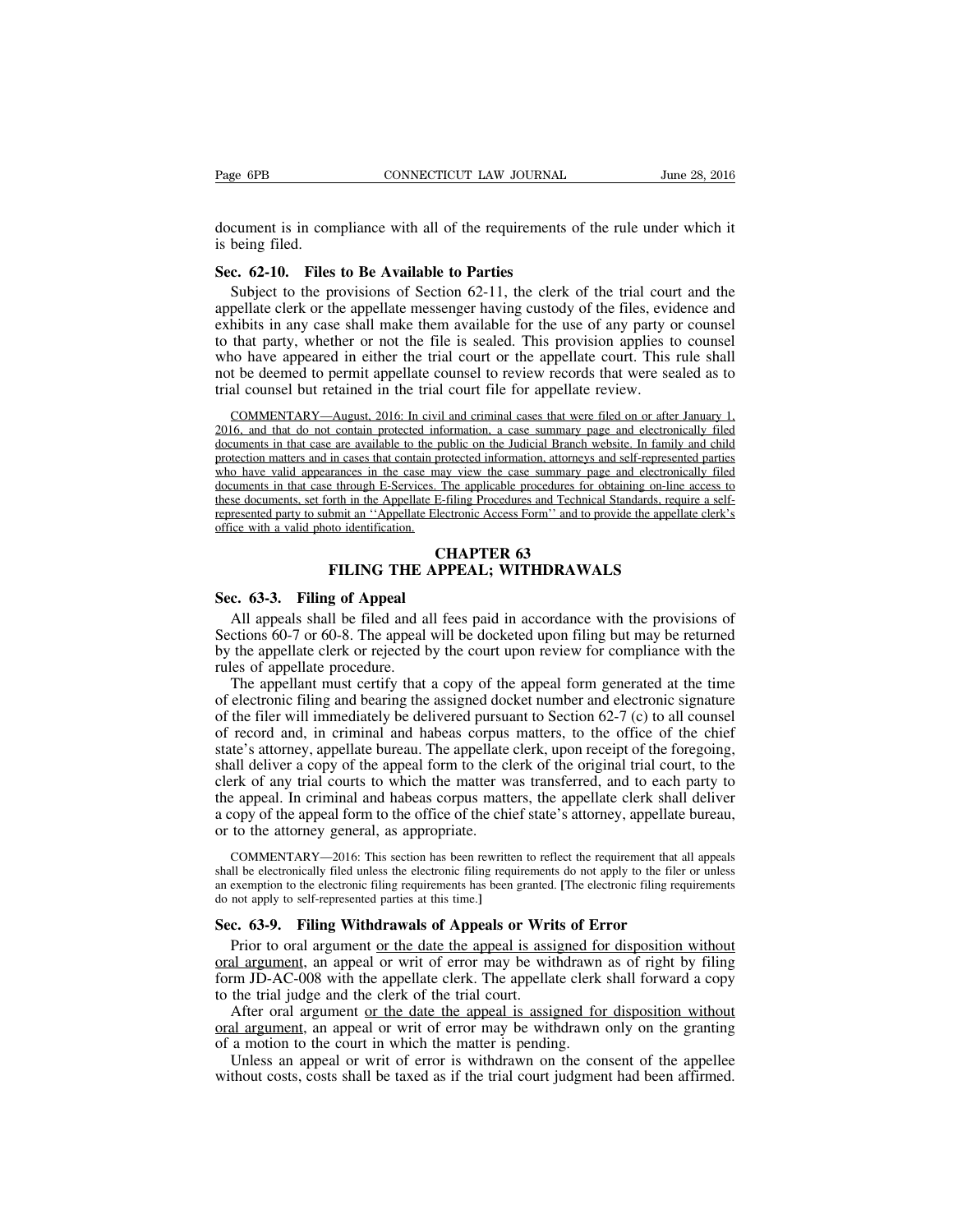## **CHAPTER 66 MOTIONS AND OTHER PROCEDURES**

#### **Sec. 66-3. Motion Procedures and Filing**

All motions, petitions, applications, memoranda of law, **[**and**]** stipulations, and oppositions shall be filed with the appellate clerk in accordance with the provisions of Sections 60-7 and 60-8 and docketed upon filing. The submission may be returned by the appellate clerk or rejected by the court upon review for compliance with the rules of appellate procedure. All papers shall contain a certification that a copy has been delivered to each other counsel of record in accordance with the provisions of Section 62-7.

No **[**motion or other**]** paper mentioned above shall be filed after expiration of the time for its filing unless the filer demonstrates good cause for its untimeliness in a separate section captioned ''good cause for late filing.'' **[**and n**]**No **[**amendment to any of these filings**]** motion directed to the trial court that is required to be filed with the appellate clerk shall be filed after expiration of the time for its filing, except on separate written motion accompanied by the proposed trial court motion and by consent of the supreme or appellate court. No amendment to any of the above mentioned papers shall be filed except on written motion and by consent of the court.

Motions shall be typewritten and fully double spaced, and shall not exceed three lines to the vertical inch or twenty-seven lines to the page. Footnotes and block quotations may be single spaced. Only the following two typefaces, of 12 point or larger size, are approved for use in motions: arial and univers. Each page of a motion, petition, application, memorandum of law, stipulation and opposition shall have as a minimum the following margins: top, 1 inch; left, 1 and 1/4 inch; right, 1/2 inch; and bottom, 1 inch.

COMMENTARY: These amendments eliminate the requirement of filing a motion for permission to file a late paper in the supreme or appellate court. For example, a party may file a late motion for review, provided that the motion includes a separate section demonstrating good cause for its untimeliness. Motions that are directed to the trial court that are filed with the appellate clerk's office, for example, motions for articulation or rectification, still require a separate motion for permission to file late and must include the proposed trial court motion. This section does not apply to the late filing of the following: briefs, preliminary papers, writs of error, reservations, appeals, certified questions, and certification pursuant to General Statutes § 52-265a. See Section 60-2.

#### **Sec. 66-4. Hearings on Motions**

Hearings on motions will be assigned only upon order of the court and only in exceptional cases. In cases involving **[**parties who are self-represented and**]** incarcerated self-represented parties, hearings on motions may be conducted by videoconference upon direction of the court.

## **CHAPTER 67 BRIEFS**

## **Sec. 67-2. Format of Briefs and Appendices; Copies; Electronic Briefing Requirement**

(a) Original briefs and appendices shall be typewritten or clearly photocopied from a typewritten original on white 8 1/2 by 11 inch paper. Unless ordered otherwise, briefs shall be copied on one side of the page only. Appendices may be copied on both sides of the page. The page number for briefs and appendices shall be centered on the bottom of each page. The brief shall be fully double spaced and shall not exceed three lines to the vertical inch or twenty-seven lines to the page; footnotes and block quotations may, however, be single spaced. Only the following two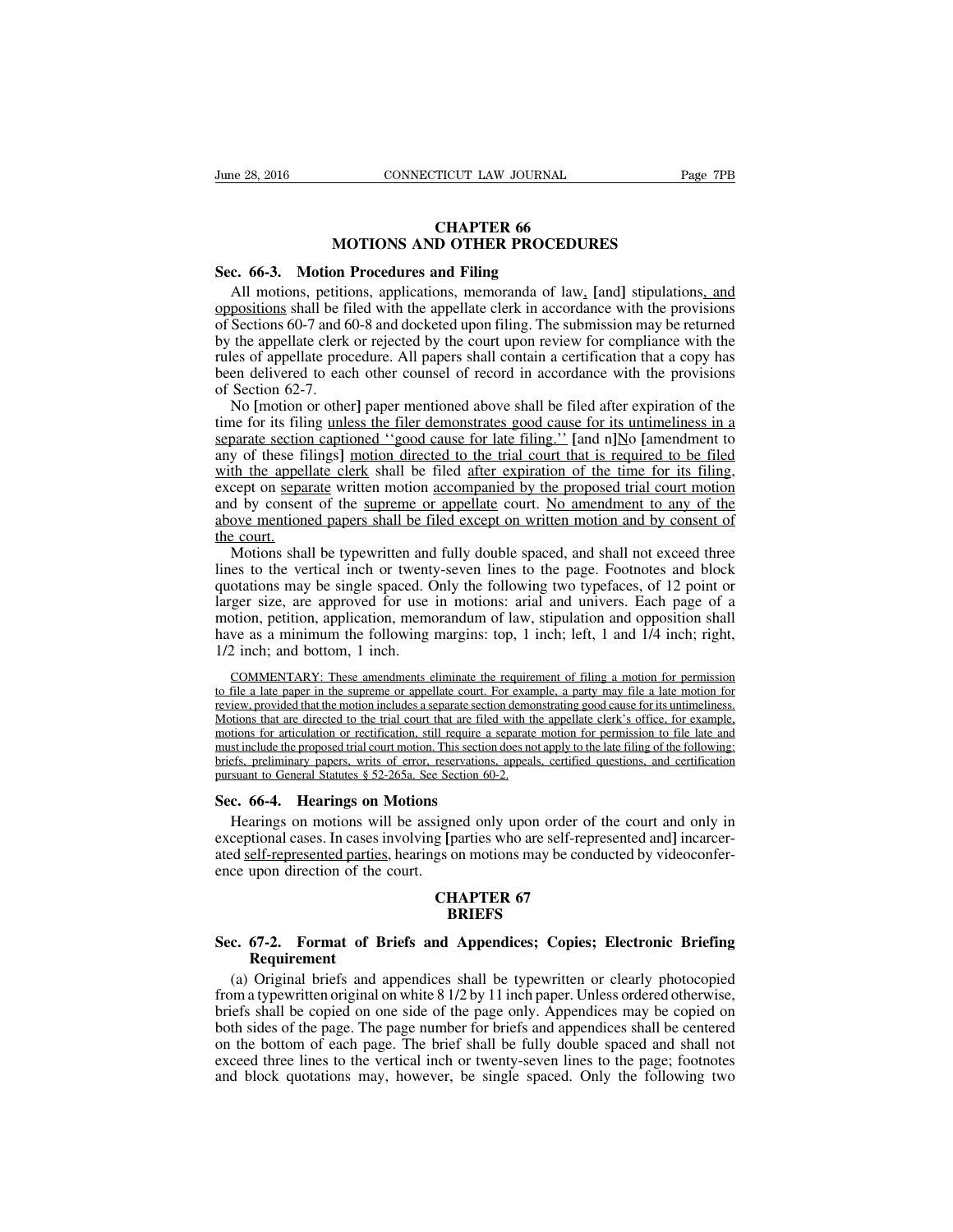typefaces, of 12 point or larger size, are approved for use in briefs: arial and univers. Each page of a brief or appendix shall have as a minimum the following margins: top, 1 inch; left, 1 and 1/4 inch; right, 1/2 inch; and bottom, 1 inch. Briefs and appendices shall be firmly bound 1/4 inch from the left side, at points approximately 1/4, 1/2 and 3/4 of the length of the page, so as to make an easily opened volume.

(b) When possible, parts one and two of the appendix shall be bound together. In addition, parts one and two of the appendix may be bound together with the brief. When, however, binding the brief and appendix together would affect the integrity of the binding, the appendix shall be bound separately from the brief. When either part of the appendix exceeds one hundred and fifty pages, parts one and two of the appendix shall be separately bound.

(c) An appendix shall be paginated separately from the brief. The appendix shall be numbered consecutively, beginning with the first page of part one and ending with the last page of part two, and preceded by the letter  $"A"$  (e.g., A1 . . . A25) . . . A53). An appendix shall have an index of the names of witnesses whose testimony is cited within it. If any part of the testimony of a witness is omitted, this shall be indicated by asterisks. After giving the name of a witness, the party who called that witness shall be designated, and it shall be stated whether the testimony quoted was given on direct, cross or other examination.

(d) If constitutional provisions, statutes, ordinances, regulations or portions of the transcript are contained in an appendix, they may be reproduced in their original form so long as the document is not reduced to less than 75 percent of its original form.

(e) Briefs and separately bound appendices shall have a suitable front cover of heavy paper in the color indicated: briefs for appellants and plaintiffs in error, light blue; briefs for appellees and defendants in error, pink; reply briefs, white; briefs for amicus curiae, light green. Covers of briefs filed for cross appeals shall be of the same color asindicated for that party on the original appeal briefs. If a supplemental brief is ordered or permitted by the court, the cover shall be the same color as indicated for that party's original brief. A back cover is not necessary; however, if one is used, it must be white.

(f) Briefs and separately bound appendices must bear on the cover, in the following order, from the top of the page: (1) the name of the court; (2) the number of the case; (3) the name of the case as it appears in the judgment file of the trial court; (4) the nature of the brief (e.g., brief of the defendant-appellant; brief of the plaintiffappellee on the appeal and of the plaintiff-cross appellant on the cross appeal); and (5) the name, address, telephone and facsimile numbers and e-mail address of individual counsel who is to argue the appeal and, if different, the name, address, telephone and facsimile numbers and e-mail address of the party's counsel of record. The foregoing shall be displayed in the upper case of an arial or univers typeface of 12 point or larger size.

(g) **[**Every attorney**]** Counsel of record filing a brief shall submit an electronic version of the brief and appendix in accordance with guidelines established by the court and published on the judicial branch website. The electronic version shall be submitted prior to the timely filing of the party's paper brief and appendix pursuant to subsection (h) of this section. **[**A party who is not represented by counsel is not required to submit an electronic version of his or her brief and appendix.**]** Counsel of record must certify that electronically submitted briefs and appendices: (1) have been delivered electronically to the last known e-mail address of each counsel of record for whom an e-mail address has been provided; and (2) have been redacted or do not contain any names or other personal identifying information that is prohibited from disclosure by rule, statute, court order or case law.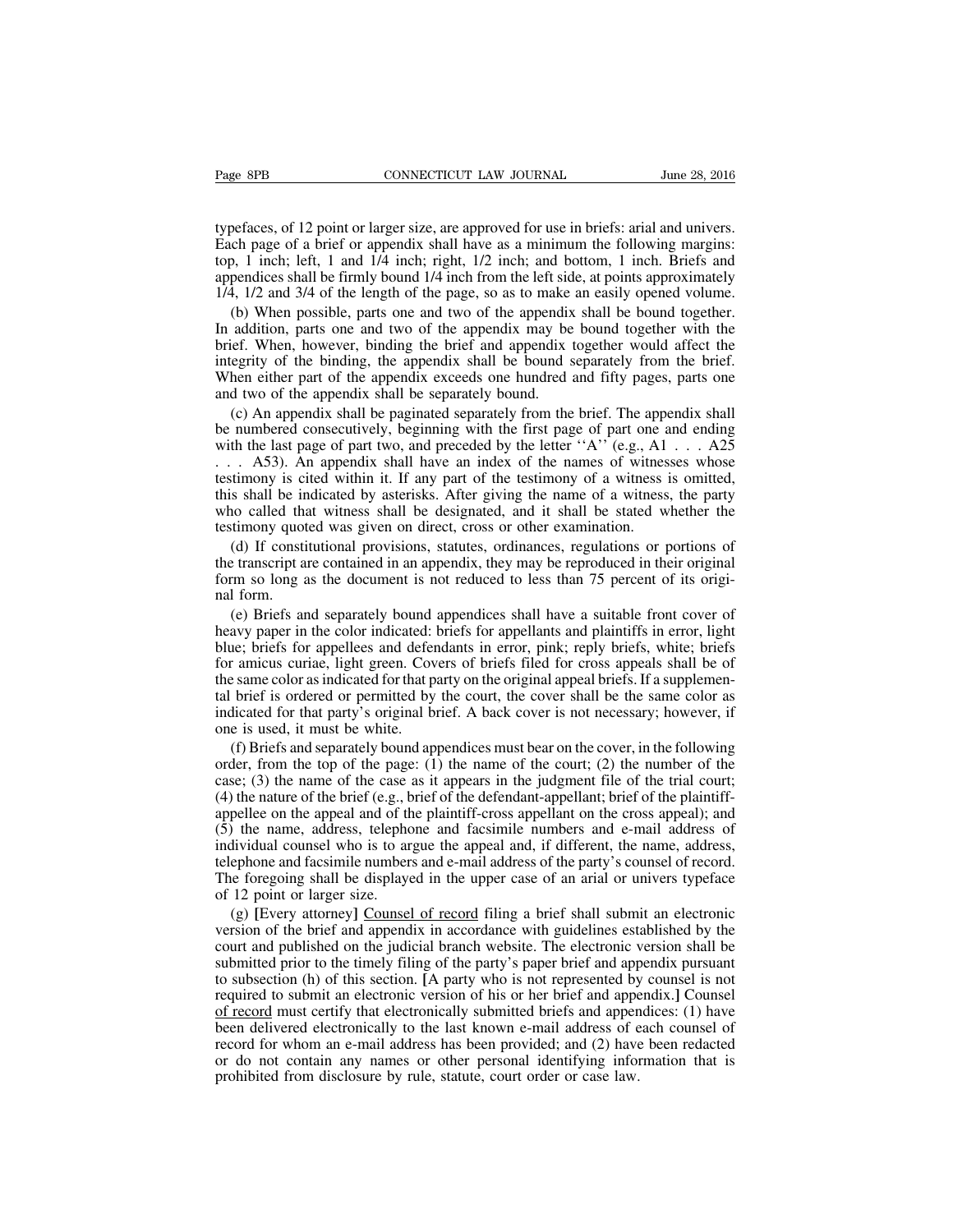(h) If the appeal isin the supreme court, the original and fifteen legible photocopies of each brief and appendix, if any, shall be filed with the appellate clerk. If the appeal is in the appellate court, the original and ten legible photocopies of each brief and appendix, if any, shall be filed with the appellate clerk.

(i) The original and all copies of the brief filed with the supreme court or the appellate court must be accompanied by: (1) certification that a copy of the brief and appendix has been sent to each counsel of record in compliance with Section 62- 7 and to any trial judge who rendered a decision that is the subject matter of the appeal; (2) certification that the brief and appendix being filed with the appellate clerk are true copies of the brief and appendix that were submitted electronically pursuant to subsection  $(g)$  of this section; (3) certification that the brief and appendix have been redacted or do not contain any names or other personal identifying information that is prohibited from disclosure by rule, statute, court order or case law; and (4) certification that the brief complies with all provisions of this rule. The certification that a copy of the brief and appendix has been sent to each counsel of record in compliance with Section 62-7, and to any trial judge who rendered a decision that is the subject matter of the appeal may be signed by counsel of record or the printing service, if any. All other certifications pursuant to this subsection shall be signed by counsel of record only.

(j) A copy of the electronic confirmation receipt indicating that the brief and appendix were submitted electronically in compliance with subsection (g) of this section shall be filed with the original brief.

(k) Any request for deviation from the above requirements, including requests to deviate from the requirement to redact or omit personal identifying information or information that is prohibited from disclosure by rule, statute, court order or case law, shall be filed with the appellate clerk.

## **CHAPTER 69 ASSIGNMENT OF CASES FOR ARGUMENT**

#### **Sec. 69-1. Docket**

The appellate clerk shall periodically prepare a docket of all pending cases which are not on a current assignment list **[**for oral argument**]** and which appear to be ready for assignment under Section 69-2 or have been ordered to be heard by the court and shall post the docket on the judicial branch website and deliver the docket to each appellate jurist, each counsel of record appearing in the cases entered on the docket, and the reporter of judicial decisions.

#### **Sec. 69-2. Cases Ready for Assignment**

(Applicable to appeals filed on or after July 1, 2013.)

Cases will be considered ready for assignment when the briefs and appendices of all parties, including reply briefs, have been filed or the time for filing reply briefs has expired. Any case ready for assignment may be assigned pursuant to Section 69-3. After notice to counsel of record of a date and time to be heard, the chief justice, the chief judge, or a designee may order the assignment **[**for oral argument**]** of any appeal, notwithstanding the fact that the case on appeal does not appear on the docket.

Cases may be assigned for argument on a standby basis in which event counsel will be notified at least forty-eight hours before the time scheduled for oral argument that the standby case is to be heard.

If **[**a case scheduled for oral argument**]** an assigned case, whether on standby basis or not, is settled or withdrawn for any reason, counsel for the appellant shall notify the appellate clerk immediately.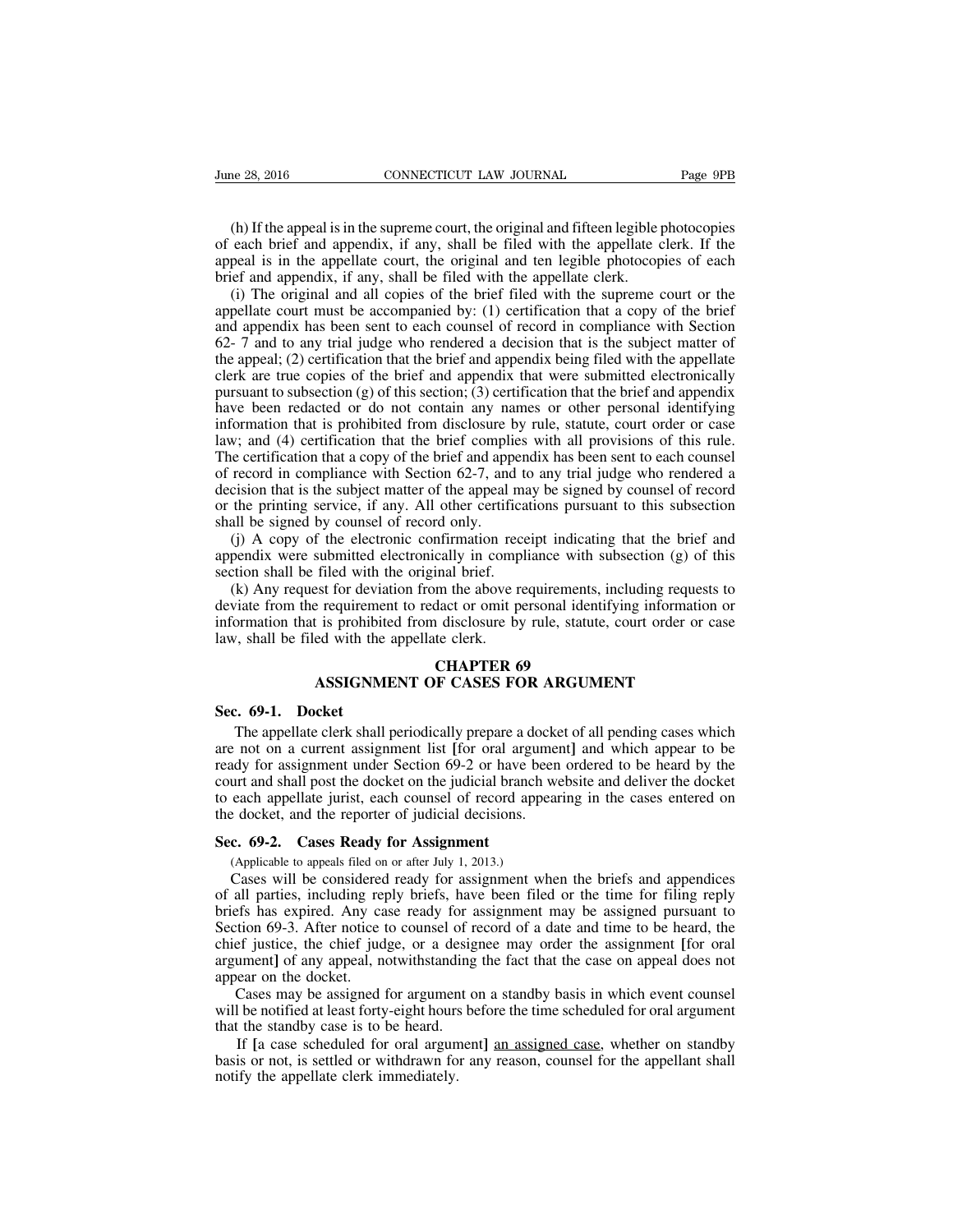## **Sec. 69-3. Time for Assignments; Order of Assignment**

Assignments of cases **[**for oral argument**]** ordinarily will be made in the order in which the cases become ready for [argument] **assignment** pursuant to Section 69-2. Requests for variations from this order, stating the reason therefor, shall be made by filing an assignment form (JD-AC-14 or JD-SC-37) in the time frame specified on the docket with certification pursuant to Section 62-7.

An attorney making such a request shall also indicate that a copy of the request has been delivered to each of his or her clients who are parties to the appeal.

Assignments for oral argument in the supreme court and appellate court shall take precedence over all other judicial branch assignments.

The appellate clerk will mail copies of the assignment to all counsel of record and post the assignment on the judicial branch website.

## **CHAPTER 70 ARGUMENTS AND MEDIA COVERAGE OF COURT PROCEEDINGS**

### **Sec. 70-1. Oral Argument; Videoconferencing of Oral Argument in Certain Cases**

(Applicable to appeals filed on or after July 1, 2013.)

(a) Oral argument will be allowed as of right in all appeals except as provided in subsection (b) of this rule.

(b) In civil cases where: (1) the dispositive issue or set of issues has been recently authoritatively decided; or (2) the facts and legal arguments are adequately presented in the briefs and the decisional process would not be significantly aided by oral argument, notice will be sent to counsel of record that the case will be decided on the briefs and record only. This notice will be issued after all briefs and appendices have been filed. Any party may file a request for argument stating briefly the reasons why oral argument is appropriate and shall do so within seven days of the issuance of the court's notice. After receipt and consideration of such a request, the court will either assign the case for oral argument or assign the case for disposition without oral argument, as it deems appropriate.

(c) In matters involving **[**parties who are self-represented and**]** incarcerated selfrepresented parties, oral argument may be conducted by videoconference upon direction of the court in its discretion.

### **CHAPTER 72 WRITS OF ERROR**

#### **Sec. 72-3. Applicable Procedure**

(Applicable to appeals filed on or after July 1, 2013.)

(a) The writ, if in proper form, shall be allowed and signed by a judge or clerk of the court in which the judgment or decree was rendered. The writ shall be presented for signature within twenty days of the date notice of the judgment or decision complained of is given but shall be signed by the judge or clerk even if not presented in a timely manner. Failure without cause to present the writ in a timely manner may be a ground for dismissal of the writ by the supreme court.

(b) The writ shall be served and returned as other civil process, except that the writ shall be served at least ten days before the return day. The return days of the supreme court are any Tuesday not less than twelve nor more than thirty days after the writ is signed. At least one day before the return day, the plaintiff in error shall (1) pay all required fees as set forth in Sections 60-7 or 60-8; (2) file the matter in accordance with the provisions of Section 63-3; and (3) file the return with the appellate clerk.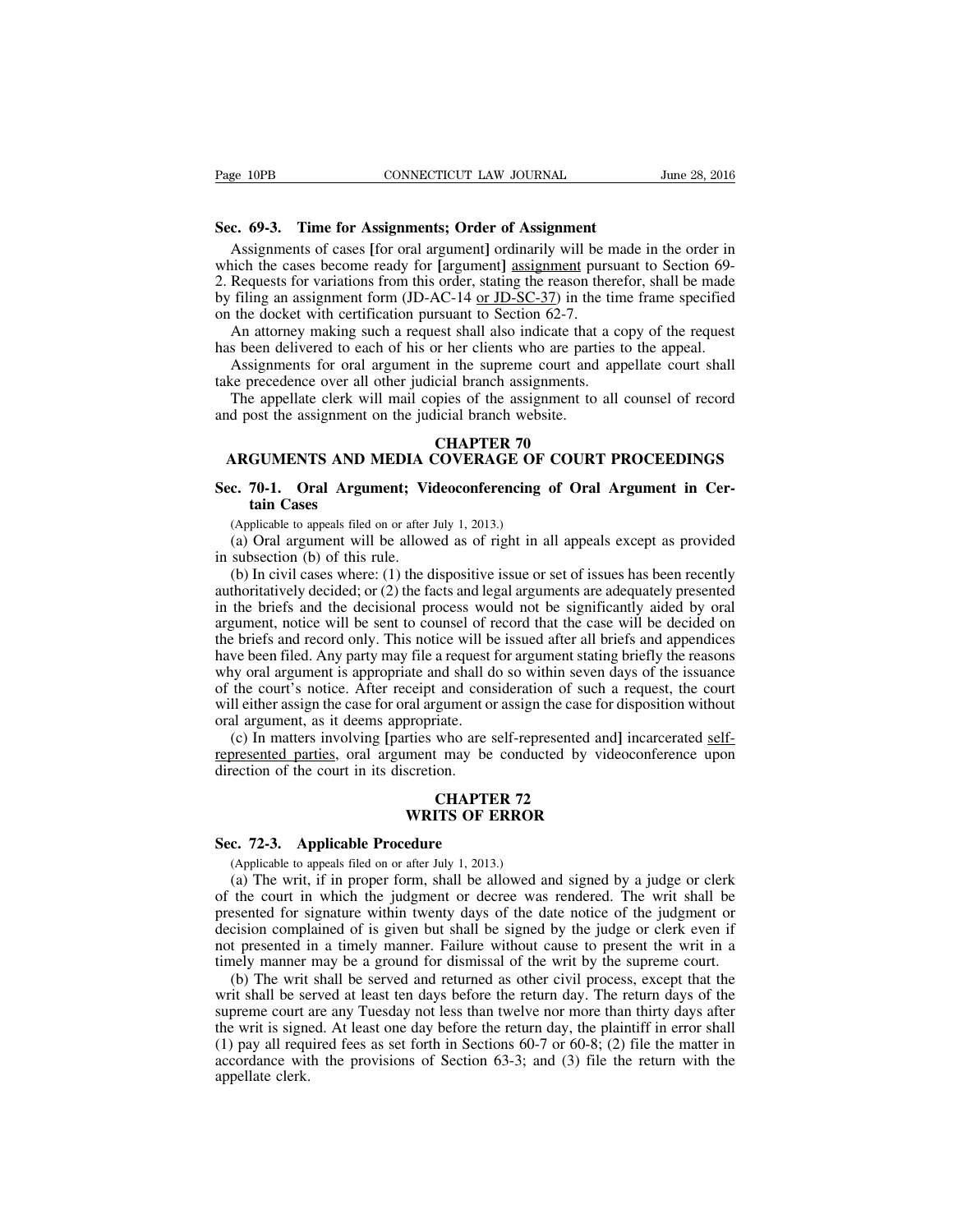(c) The writ shall be docketed upon filing in accordance with Section 63-3 and payment of all required fees, but the writ may be returned upon review by the appellate clerk if the plaintiff in error fails to file the return with the appellate clerk, or for noncompliance with the rules of appellate procedure. The appellate clerk shall forthwith give notice to all parties of the filing of the writ.

(d) If the writ is brought against a judge of the superior court to contest a summary decision of criminal contempt by that judge, the defendant in error shall be the superior court. In all other writs of error, the writ shall bear the caption of the underlying action in which the judgment or decision was rendered. All parties to the underlying action shall be served in accordance with chapter 8 of these rules.

(e) Within twenty days after filing the writ, the plaintiff in error shall file with the appellate clerk **[**one copy of**]** such documents as are necessary to present the claims of error made in the writ, including pertinent pleadings, memoranda of decision and judgment file, accompanied by a certification that a copy thereof has been served on each counsel of record in accordance with Section 62-7.

(f) In the event a transcript is necessary, the plaintiff in error shall follow the procedure set forth in Sections 63-8 and 63-8A.

(g) Within ten days of the filing by the plaintiff in error of the documents referred to in subsections (e) and (f) of this rule, the defendant in error may file **[**one copy of**]** such additional documents as are necessary to defend the action, accompanied by a certification that a copy thereof has been served on each counsel of record in accordance with Section 62-7.

(h) Answers or other pleas shall not be filed in response to any writ of error.

## **CHAPTER 79a APPEALS IN CHILD PROTECTION MATTERS**

#### **Sec. 79a-9. Oral Argument**

(Applicable to appeals filed on or after July 1, 2013.)

(a) Oral argument will be allowed as of right except as provided in subsection (b) of this rule.

(b) In child protection appeals as defined by Section 79a-1 where: (1) the dispositive issue or set of issues has been recently authoritatively decided; or (2) the facts and legal arguments are adequately presented in the briefs and the decisional process would not be significantly aided by oral argument, notice will be sent to counsel of record that the case will be decided on the briefs and record only. This notice will be issued after all briefs and appendices have been filed. Any party may file a request for argument stating briefly the reasons why oral argument is appropriate and shall do so within seven days of the issuance of the court's notice. After receipt and consideration of such a request, the court will either assign the case for oral argument or assign the case for disposition without oral argument, as it deems appropriate.

(c) In matters involving **[**parties who are self-represented and**]** incarcerated selfrepresented parties, oral argument may be conducted by videoconference upon direction of the court in its discretion.

#### **Sec. 79a-12. Inspection of Records**

The records and papers of any juvenile matter shall be open for inspection only to counsel of record and to others having a proper interest therein only upon order of the court. The name of the child or youth involved in any appeal from a juvenile matter shall not appear on the record of the appeal.

COMMENTARY—August, 2016: In child protection matters that were filed on or after January 1, 2016, attorneys and self-represented parties who have valid appearances in a case may view the case summary page and electronically filed documents in that case through E-Services. The applicable